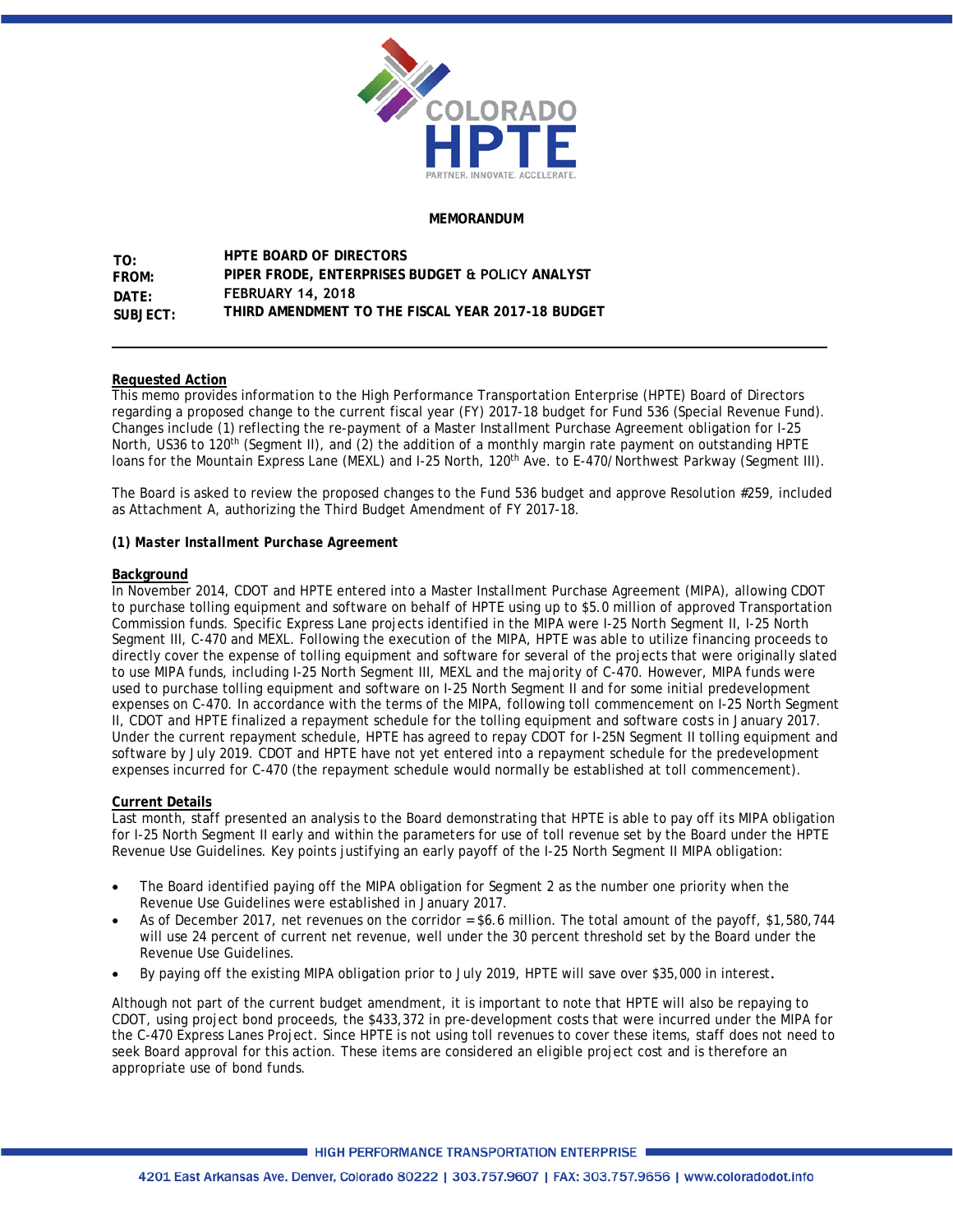#### *(2) Margin Rate Increase*

#### **Background**

Section 3.03 of the loan agreements for both MEXL and I-25 North Segment III, both with Bank of America Merrill Lynch (BAML); contain provisions allowing BAML to be made whole in the event there is a change in tax law that negatively impacts BAML's expected rate of return on the loans. These types of provisions are common in these agreements, and appear not just with tax exempt borrowers, but in commercial loan agreements as well. Lenders assert that if they are putting money at risk for an expected rate of return, a later change in tax law should not negatively impact the lender's expected rate of return.

Following passage of the federal Tax Cuts and Jobs Act in December 2017 (the "Tax Bill"), the maximum federal corporate tax rate was reduced from 35% to 21%. "This reduction increases the after-tax return on taxable investments currently held by bank lenders but does not affect the after-tax return on their tax-exempt investments. As a result, the change in law reduces the after-tax return on tax-exempt investments relative to the return on comparable taxable investments."<sup>[1](#page-1-0)</sup> As a result of the Tax Bill, Section 3.03 of the loan agreements becomes effective, and HPTE must pay BAML a "Margin Rate Amount" to compensate BAML for the reduction in its after-tax return (relative to the comparable taxable investment).

For additional detail, a memo from Stifel detailing the impact to HPTE's current loan obligations and the addition of new monthly margin rate payment is included as Attachment B.

#### **Current Details**

As outlined in the memo provided by Stifel and shown as attachment B, HTPE will be paying an additional \$32,277 per month for the remainder of FY 2017-18. That breaks down to \$19,280 per month for the MEXL loan and \$12,998 for the I-25 North Segment III loan.

#### *Summary of Budget Amendments*

Changes to Fund 536 reflecting these two new items are highlighted in yellow on Exhibit A of Attachment A and are as follows:

#### *I-25 North Managed Lane Cost Center*

- Line 27: A new Margin Rate Payment line for \$77,987 has been added
- Line 33: A new line for Master Installment Purchase Agreement Debt Service for \$1,580,744 has been added.

#### *I-70 West Mountain Express Lane Cost Center:*

• Line 45: A new Margin Rate Payment line for \$115,677 has been added

In future fiscal years, HPTE will be paying an additional \$32,777 per month for the margin rate increase which will be reflected by corridor on the annual budgets brought before the Board for approval.

#### **Key Benefits**

- Complies with the loan agreements for MEXL and I-25 North Segment III.
- Consistent with the Revenue Use Guidelines established by the Board in January 2017.
- Retains a sufficient amount of toll revenues to cover all remaining operating expenses for the year for both MEXL and I-25 North Segment III.

#### **Options and Recommendations**

- 1. Act on Resolution  $\sqrt{\frac{259}{259}}$  adopting the amended budget for 536. STAFF RECOMMENDATION
- 2. Request additional information regarding the MIPA or the margin rate.
- 3. Deny the request.

#### **Next Steps**

- Staff will apply the approved amount of I-25 North Segment II toll revenue to the outstanding I-25 North Segment II MIPA obligation.
- Staff will work with BAML to make the required monthly margin rate payments.

#### Attachment:

Attachment A: Resolution #259 Third Amendment to HPTE FY 2017-18 Budget Attachment B: Stifel Memo: Tax Cut and Jobs Act Implications to HPTE Loans with Bank of America Merrill Lynch

<span id="page-1-0"></span><sup>1</sup> *Tax Issues When Fixing Rate and Fee Adjusters in Tax-Exempt Loans*, Orrick Public Finance Alert, January 25, 2018.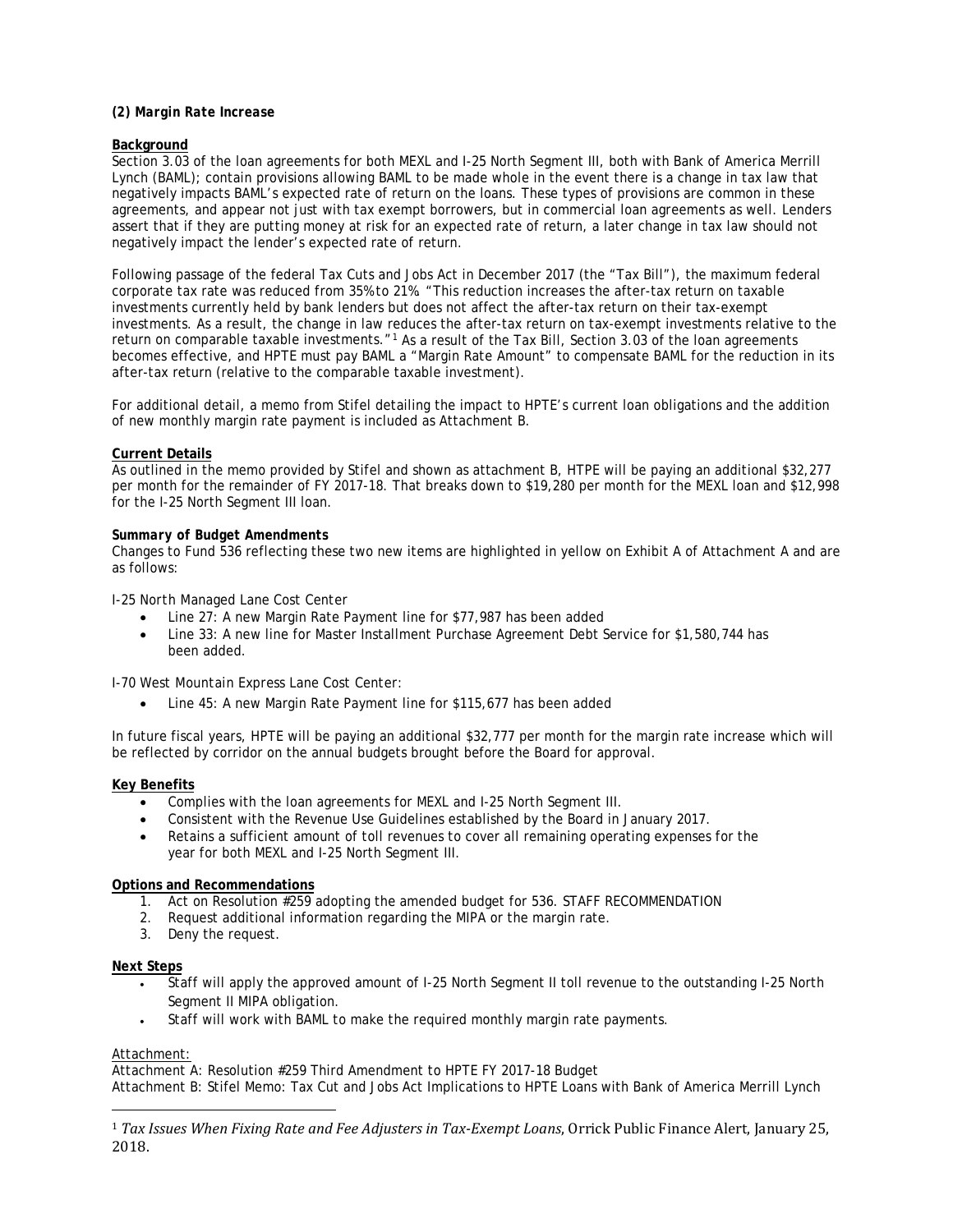# **Attachment A**

## **Resolution – HPTE #259 Approving and Adopting a Third Amendment to the Fiscal Year 2017-18 HPTE Budget**

**WHEREAS,** the General Assembly of the State of Colorado created the Colorado High Performance Transportation Enterprise ("HPTE") as a government-owned business within the Colorado Department of Transportation ("CDOT"); and

**WHEREAS,** Section 43-4-806(3)(a), C.R.S. created the Statewide Transportation Enterprise Special Revenue Fund in the state treasury ("Fund 536") for the purpose of, *inter alia*, depositing user fee revenues received by the HPTE, and further provided for the establishment of separate accounts in connection with specific surface transportation infrastructure projects; and

**WHEREAS,** Section 43-4-806(4), C.R.S., separately created the Statewide Transportation Enterprise Operating Fund ("Fund 537") for the HPTE; and

**WHEREAS,** pursuant to Section 43-4-806(6)(l), C.R.S., the HPTE Board of Directors (the "Board") previously adopted annual budgets for fiscal year 2017-18 for Fund 536 and Fund 537; and

**WHEREAS,** the fiscal year 2017-18 budget for Fund 536 and/or Fund 537 was previously amended by resolution of the Board on October 18, 2017 (the "Second Amendment"); and

**WHEREAS,** the need has now arisen to further amend the budget for fiscal year 2017- 18 for Fund 536 and/or Fund 537 (the "Third Amendment") to authorize the expenditure of additional moneys not anticipated at the time of adoption of the budgets, to be funded out of such revenue sources as identified in herein; and

**NOW THEREFORE BE IT RESOLVED,** the amended fiscal year 2017-18 budget set forth in this Third Amendment for Fund 536, attached hereto as **Exhibit A** is hereby approved and adopted by the HPTE Board of Directors.

Signed as of February 14, 2018

\_\_\_\_\_\_\_\_\_\_\_\_\_\_\_\_\_\_\_\_\_\_\_\_\_\_\_\_

Kari V. Grant Secretary, HPTE Board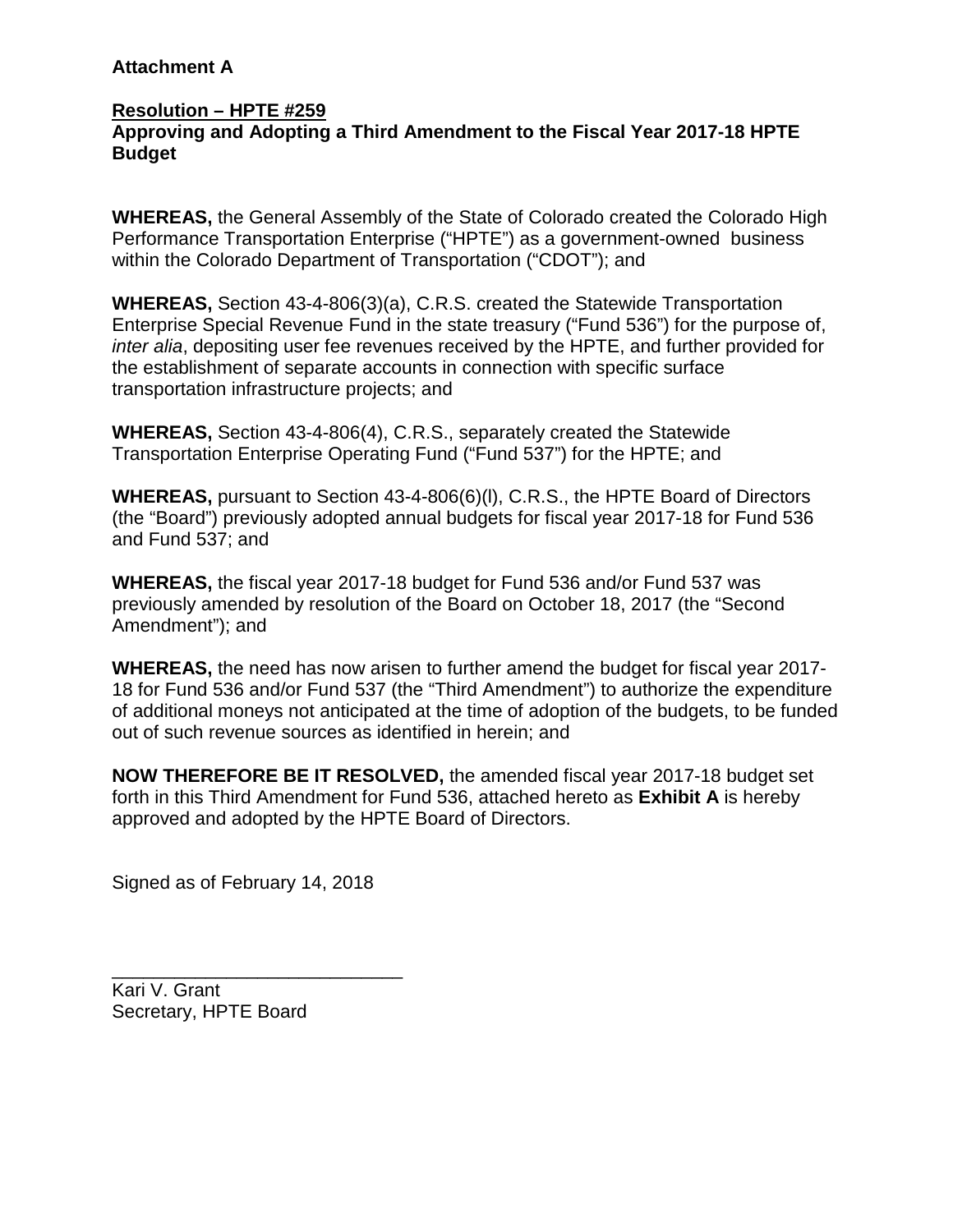# **Exhibit A to HPTE Resolution #259 Amended (Third Amendment) FY 2017-18 Budget- Fund 536**

|                | Amended Fiscal Year 2017-18 Final Budget Fund 536<br>Statewide Transportation Enterprise Special Revenue Fund (C.R.S. 43-4-806(3)(a)) 536 |                              |                            |                                     |                 |          |                                                        |                  |                        |  |  |
|----------------|-------------------------------------------------------------------------------------------------------------------------------------------|------------------------------|----------------------------|-------------------------------------|-----------------|----------|--------------------------------------------------------|------------------|------------------------|--|--|
| Line           |                                                                                                                                           | <b>Estimated</b><br>Revenues |                            | <b>Estimated</b><br><b>Expenses</b> | <b>Revenues</b> |          | Revised Estimated Revised Estimated<br><b>Expenses</b> |                  |                        |  |  |
| $\mathbf{1}$   | US 36 Express Lanes (Cost Center T8620-536)                                                                                               |                              |                            |                                     |                 |          |                                                        |                  |                        |  |  |
| $\overline{2}$ | <b>Fiscal Year Revenues</b>                                                                                                               |                              |                            |                                     |                 |          |                                                        |                  |                        |  |  |
| 3              | Express Lanes Advertising Reimbursement from Plenary                                                                                      | \$                           | 70,000                     |                                     |                 | \$       | 70,000                                                 |                  |                        |  |  |
| 4              | Interest Earnings                                                                                                                         | \$                           | 175,000                    |                                     |                 | \$       | 175,000                                                |                  |                        |  |  |
| 5              | Annual Concessionaire Management Fee                                                                                                      | \$                           | 400,000                    |                                     |                 | \$       | 400,000                                                |                  |                        |  |  |
| 6              | Total US 36 FY 2017-18 Available Revenue                                                                                                  | \$                           | 645,000                    |                                     |                 | \$       | 645,000                                                |                  |                        |  |  |
| $\overline{7}$ | Additional Budget from FY 2016-17 Roll Forward                                                                                            |                              |                            |                                     |                 | \$       | 3,637,247                                              |                  |                        |  |  |
| 8              | Total Current Available FY 2017-18 Operating Budget                                                                                       |                              |                            |                                     |                 | \$       | 4,282,247                                              |                  |                        |  |  |
| 9              | <b>Fiscal Year Expenses</b>                                                                                                               |                              |                            |                                     |                 |          |                                                        |                  |                        |  |  |
| 10             | <b>CDOT Staff Consulting</b>                                                                                                              |                              |                            | \$                                  | (15,000)        |          |                                                        | \$               | (15,000)               |  |  |
| 11             | Project Oversight                                                                                                                         |                              |                            | \$                                  | (400,000)       |          |                                                        | \$               | (400,000)              |  |  |
| 12             | <b>Toll Processing Oversight</b>                                                                                                          |                              |                            | \$                                  | (200,000)       |          |                                                        | \$               | (200,000)              |  |  |
| 13             | Annual Audit                                                                                                                              |                              |                            | \$                                  | (5,100)         |          |                                                        | \$               | (5, 100)               |  |  |
| 14             | <b>Attorney General Fees</b>                                                                                                              |                              |                            | \$                                  | (10,000)        |          |                                                        | \$               | (10,000)               |  |  |
| 15             | Miscellaneous Corridor Studies                                                                                                            |                              |                            |                                     |                 |          |                                                        | \$               | (100,000)              |  |  |
| 16<br>17       | Total US 36 FY 2017-18 Estimated Expenses                                                                                                 |                              |                            | \$<br>\$                            | (630, 100)      |          |                                                        | \$<br>\$         | (730, 100)             |  |  |
| 18             | <b>US36 Remaining Balance</b><br>I-25 North Express Lanes (Cost Center T8630-536)                                                         |                              |                            |                                     | 14,900          |          |                                                        |                  | 3,552,147              |  |  |
| 19             | <b>Fiscal Year Revenues</b>                                                                                                               |                              |                            |                                     |                 |          |                                                        |                  |                        |  |  |
| 20             | Tolling Revenue                                                                                                                           | \$                           | 10,896,066                 |                                     |                 | \$       | 10,896,066                                             |                  |                        |  |  |
| 21             | <b>Transponder Revenue</b>                                                                                                                | \$                           | 450,000                    |                                     |                 | \$       | 450,000                                                |                  |                        |  |  |
| 22             | Interest Earnings                                                                                                                         |                              |                            |                                     |                 | \$       | 1,500                                                  |                  |                        |  |  |
| 23             | I-25 North Loan Funds for Debt Service Payment                                                                                            | \$                           | 470,237                    |                                     |                 | \$       | 470,237                                                |                  |                        |  |  |
| 24             | Total I-25 N FY 2017-18 Available Revenue & Funds                                                                                         | \$                           | 11,816,303                 |                                     |                 | \$       | 11,817,803                                             |                  |                        |  |  |
| 25             | <b>Fiscal Year Expenses</b>                                                                                                               |                              |                            |                                     |                 |          |                                                        |                  |                        |  |  |
| 26             | I-25 North Loan Payment                                                                                                                   |                              |                            | \$                                  | (470, 237)      |          |                                                        | \$               | (470, 237)             |  |  |
| 27             | <b>Margin Rate Payment</b>                                                                                                                |                              |                            |                                     |                 |          |                                                        | $\sqrt{2}$       | (77, 987)              |  |  |
| 28             | <b>CDOT Staff Consulting</b>                                                                                                              |                              |                            | \$                                  | (15,000)        |          |                                                        | \$               | (15,000)               |  |  |
| 29             | Attorney General Fees                                                                                                                     |                              |                            |                                     |                 |          |                                                        | \$               | (10,000)               |  |  |
| 30             | General Reimbursable Expenses and Toll Processing Costs                                                                                   |                              |                            | \$                                  | (2,330,284)     |          |                                                        | \$               | (2, 330, 284)          |  |  |
| 31             | <b>Corridor Operations &amp; Maintenance</b>                                                                                              |                              |                            | \$                                  | (500,000)       |          |                                                        | \$               | (500,000)              |  |  |
| 32             | Note Registrar                                                                                                                            |                              |                            | \$                                  | (1,000)         |          |                                                        | \$               | (1,000)                |  |  |
| 33             | Master Installment Purchase Agreement Debt Service                                                                                        |                              |                            |                                     |                 |          |                                                        | $\frac{1}{2}$    | (1,580,744)            |  |  |
| 34             | Total I-25 N FY 2017-18 Estimated Expenses                                                                                                |                              |                            | \$                                  | (3,316,521)     |          |                                                        | \$               | (4,985,252)            |  |  |
| 35             | I-25 N Remaining Balance                                                                                                                  |                              |                            | \$                                  | 8,499,782       |          |                                                        | \$               | 6,832,551              |  |  |
| 36             | I-70 West Mountain Express Lane (MEXL) (Cost Center T8640-536)                                                                            |                              |                            |                                     |                 |          |                                                        |                  |                        |  |  |
| 37             | <b>Fiscal Year Funds and Revenue</b>                                                                                                      |                              |                            |                                     |                 |          |                                                        |                  |                        |  |  |
| 38             | <b>Tolling Revenue</b>                                                                                                                    | \$                           | 1,938,285                  |                                     |                 | \$       | 1,938,285                                              |                  |                        |  |  |
| 39             | Interest Earnings                                                                                                                         |                              |                            |                                     |                 | \$       | 1,000                                                  |                  |                        |  |  |
| 40             | MEXL Loan Funds for Debt Service Payment \$                                                                                               |                              | 697,500                    |                                     |                 | \$       | 697,500                                                |                  |                        |  |  |
| 41             | Additional Budget from FY 2016-17 Roll Forward                                                                                            |                              |                            |                                     |                 | \$       | 463,555                                                |                  |                        |  |  |
| 42             | Total I-70 West MEXL FY 2017-18 Available Revenue & Funds \ \$                                                                            |                              | 2,635,785                  |                                     |                 | \$       | 3,100,340                                              |                  |                        |  |  |
| 43             | <b>Fiscal Year Expenses</b>                                                                                                               |                              |                            |                                     |                 |          |                                                        |                  |                        |  |  |
| 44<br>45       | MEXL Loan Payment<br><b>Margin Rate Payment</b>                                                                                           |                              |                            | \$                                  | (697, 500)      |          |                                                        | \$<br>$\sqrt{3}$ | (697, 500)             |  |  |
| 46             | <b>CDOT Staff Consulting</b>                                                                                                              |                              |                            | \$                                  | (15,000)        |          |                                                        | \$               | (115, 677)<br>(15,000) |  |  |
| 47             | <b>Attorney General Fees</b>                                                                                                              |                              |                            |                                     |                 |          |                                                        | \$               | (10,000)               |  |  |
| 48             | General Reimbursable Expenses and Toll Processing Costs                                                                                   |                              |                            | \$                                  | (172, 264)      |          |                                                        | \$               | (172, 264)             |  |  |
| 49             | Corridor Operations & Maintenance                                                                                                         |                              |                            | \$                                  | (383, 625)      |          |                                                        | \$               | (383, 625)             |  |  |
| 50             | Note Registrar                                                                                                                            |                              |                            | \$                                  | (1,000)         |          |                                                        | \$               | (1,000)                |  |  |
| 51             | Total I-70 W MEXL FY1 2017-18 Estimated Expenses                                                                                          |                              |                            | \$                                  | (1, 269, 389)   |          |                                                        | \$               | (1, 395, 066)          |  |  |
| 52             | I-70 W MEXL Remaining Balance                                                                                                             |                              |                            | \$                                  | 1,366,396       |          |                                                        | \$               | 1,705,274              |  |  |
| 53             | C-470 Express Lanes (Cost Center T8650-536)                                                                                               |                              |                            |                                     |                 |          |                                                        |                  |                        |  |  |
| 54             | <b>Fiscal Year Funds and Revenue</b>                                                                                                      |                              |                            |                                     |                 |          |                                                        |                  |                        |  |  |
| 55             | C-470 Bond Proceeds for Debt Service                                                                                                      |                              |                            |                                     |                 | \$       | 8,500,000                                              |                  |                        |  |  |
| 56             | Total C-470 FY 2017-18 Available Funds                                                                                                    |                              |                            |                                     |                 | \$       | 8,500,000                                              |                  |                        |  |  |
| 57             | <b>Fiscal Year Expenditures</b>                                                                                                           |                              |                            |                                     |                 |          |                                                        |                  |                        |  |  |
| 58             | <b>Bond Debt Service</b>                                                                                                                  |                              |                            |                                     |                 |          |                                                        | \$               | (8,500,000)            |  |  |
| 59             | Total I-70 W MEXL FY1 2017-18 Estimated Expenses                                                                                          |                              |                            | \$                                  | $\blacksquare$  |          |                                                        | \$               | (8,500,000)            |  |  |
| 60             | I-70 W MEXL Remaining Balance                                                                                                             |                              |                            | \$                                  |                 |          |                                                        | \$               |                        |  |  |
|                | Total Fund 536 Revenues & Funds \$                                                                                                        |                              | 15,097,088                 |                                     |                 | \$       | 27,700,390                                             |                  |                        |  |  |
|                | Total Fund 536 Expenses \$<br><b>Remaining Unbudgeted Funds \$</b>                                                                        |                              | (5, 216, 010)<br>9,881,078 |                                     |                 | \$<br>\$ | (15,610,418)<br>12,089,972                             |                  |                        |  |  |
|                |                                                                                                                                           |                              |                            |                                     |                 |          |                                                        |                  |                        |  |  |